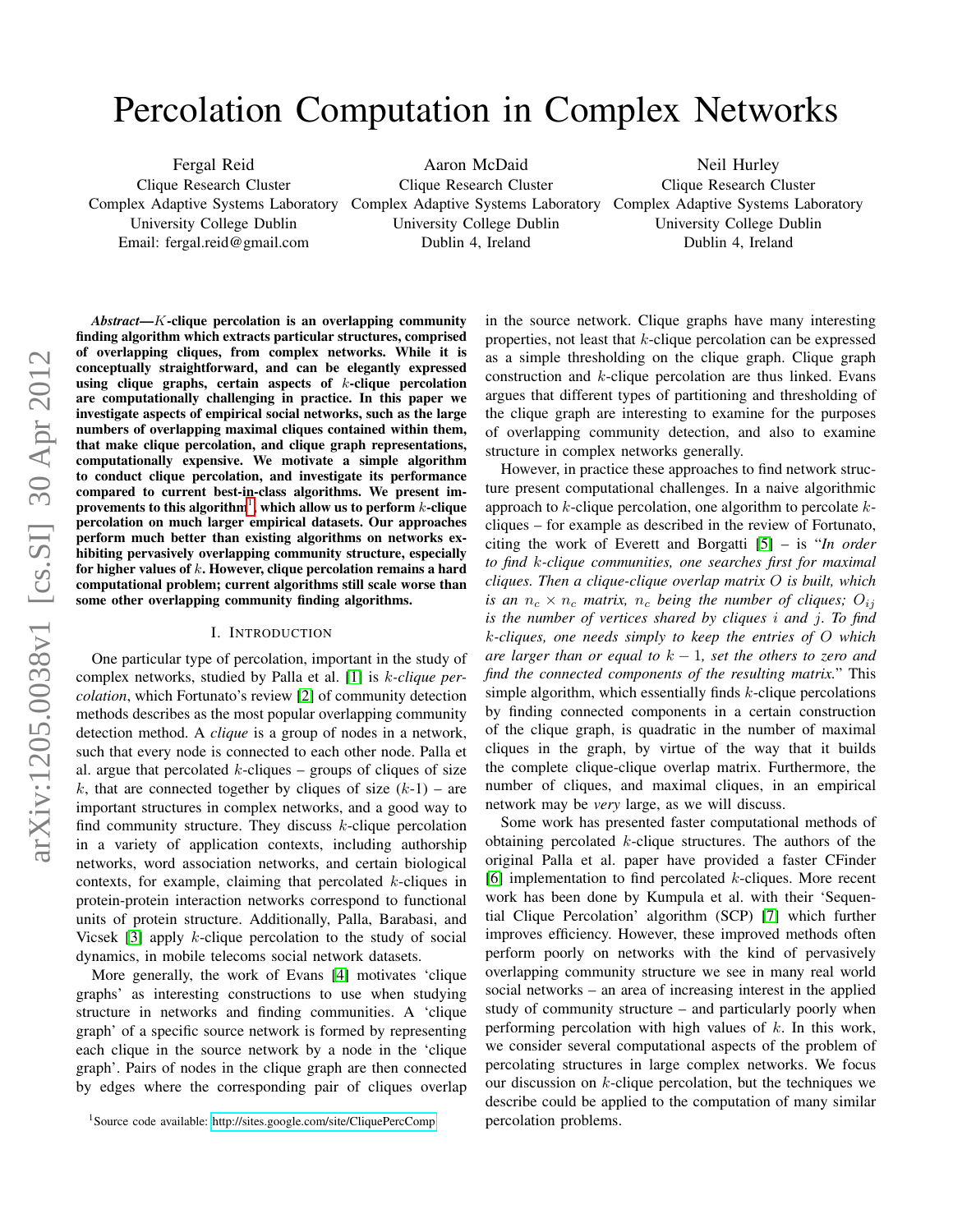We note that there are many other overlapping community finding methods, some of which are much more scalable than clique percolation; however in this paper we focus on clique percolation, due to its popularity. We also hope that  $k$ clique percolation will serve as a case study for computational techniques that could later be used to improve the scalability of algorithms for other types of percolation.

# *A. Structure of the paper*

In Section [II](#page-1-0) we define clique percolation. We also discuss clique graphs, which are a useful conceptual tool to understand the problem and to gain insight into various algorithms. We show how, even though cliques are indicative of community structure, there can be many more cliques than communities.

Algorithms typically fall into one of two classes: either they are based on finding the  $k$ -cliques or else they limit themselves to the *maximal* cliques with at least k nodes in them. We explain how these are equivalent and discuss an example of each kind from the literature.

In Section [III](#page-2-0) we discuss some challenges that face all the examples in the literature and which are also faced by our algorithms. The number of cliques can be very large, as can the size of the clique graph. Also we explain why, while it is tempting to attempt to represent a community of cliques merely as the union of the nodes in its constituent cliques, such a method will lead to an incorrect algorithm.

In Section [IV,](#page-4-0) we define and motivate our algorithms and evaluate the speed of them against SCP on a variety of synthetic networks and on empirical social networks.

In Section [V,](#page-9-0) we briefly mention other approaches to this problem that we considered and other overlapping community finding algorithms of interest.

## II. K-CLIQUE PERCOLATION

<span id="page-1-0"></span>We now give a description of  $k$ -clique percolation, constraining ourselves to computationally relevant properties. For a detailed introduction to the method, and arguments motivating it as a tool for overlapping community finding, consult Palla et al. [\[1\]](#page-11-0). In  $k$ -clique percolation, if two cliques of size  $k$  share  $k-1$  nodes, we say that these two cliques percolate into each other. The maximal sets of cliques, which satisfy the property that every clique in the set is reachable from every other clique in the set, through a path connecting percolating pairs, form the communities output by k-clique percolation. These communities are then typically output as the sets of nodes contained within each set of cliques – and may overlap. Typically, for a given community found by  $k$ clique-percolation, a particular application requires these sets of nodes as the representation of the communities found. However, as we will see later, in order to maintain a correct understanding of clique percolation it is best to think about  $k$ clique communities as sets of overlapping cliques, rather than the set of nodes that each set of percolated cliques contains.

## *A. Clique Graphs*

A clique graph is formed from a source network by creating a node in the clique graph for each clique in the source network and joining two nodes in the clique graph if their corresponding cliques in the source network share nodes, or 'overlap' – see Figure [1](#page-2-1) for a visualisation. This is a simple visualisation of a small clique graph extracted from a simple network; such relationships are difficult to visualise due to the heavily overlapping nature of cliques in networks; this is especially true as the value of  $k$  used is increased. The edges in a clique graph may be weighted, corresponding to the overlap between the cliques. Thresholding such a graph – removing the nodes corresponding to cliques of size less than some value  $k$ , and removing edges with weight lower than  $(k-1)$  – yields a graph in which the connected components are the cliques that would have percolated into each other, in k-clique percolation. Figures [4a](#page-5-0), [4b](#page-5-0), and [4c](#page-5-0) illustrate this process. As both thresholding the edges of a graph and calculating the connected components of a graph are computationally inexpensive, it is inexpensive to calculate the  $k$ -clique percolations, given the clique graph.

The clique graph is a useful conceptual tool to understand the definition of  $k$ -clique percolation, and to understand the particular algorithms that have been used to recover these structures. Evans [\[4\]](#page-11-3) discusses some other general advantages of using clique graphs: "The advantage is that there are many well established methods for analysing the properties of vertices of a graph and for the price of a simple transformation, these can be applied to obtain the same information about the cliques", and goes on to state that "In terms of computational efficiency, the clique graphs are generally bigger [than the source network] but by how much depends on the detailed structure of the graph. The speed savings of a good fast vertex partitioning algorithm [...] may compensate for the larger size of the clique graph." However, while clique graphs are an elegant construction, and a useful tool for reasoning about clique percolation, there are computational obstacles to their use on many empirical networks, as we shall see; in practice, the clique graph often takes a very long time to construct.

We will also later see that, in the specific case of  $k$ -clique percolation, it is in fact not necessary to compute the entire clique graph in order to compute the percolated communities.

# *B. Cliques vs. Maximal Cliques*

Throughout this paper, we discuss  $k$ -clique percolation, with reference to two definitions of 'clique': A 'clique' is a fully connected sub-graph – a set of nodes all of which are connected to each other. A 'maximal clique' is a clique that is contained in no larger clique. Every maximal clique is a clique, by definition, but the opposite does not hold. Thus there are always more cliques than maximal cliques.

In fact, as has been previously [\[1\]](#page-11-0)[\[7\]](#page-11-6) pointed out, any maximal clique of size *n* will always have  $\binom{n}{k}$  cliques of size k, for each  $k < n$ , within it. Note, however, that these contained cliques will not be distinct across maximal cliques. Nonetheless, by definition, each maximal clique will have at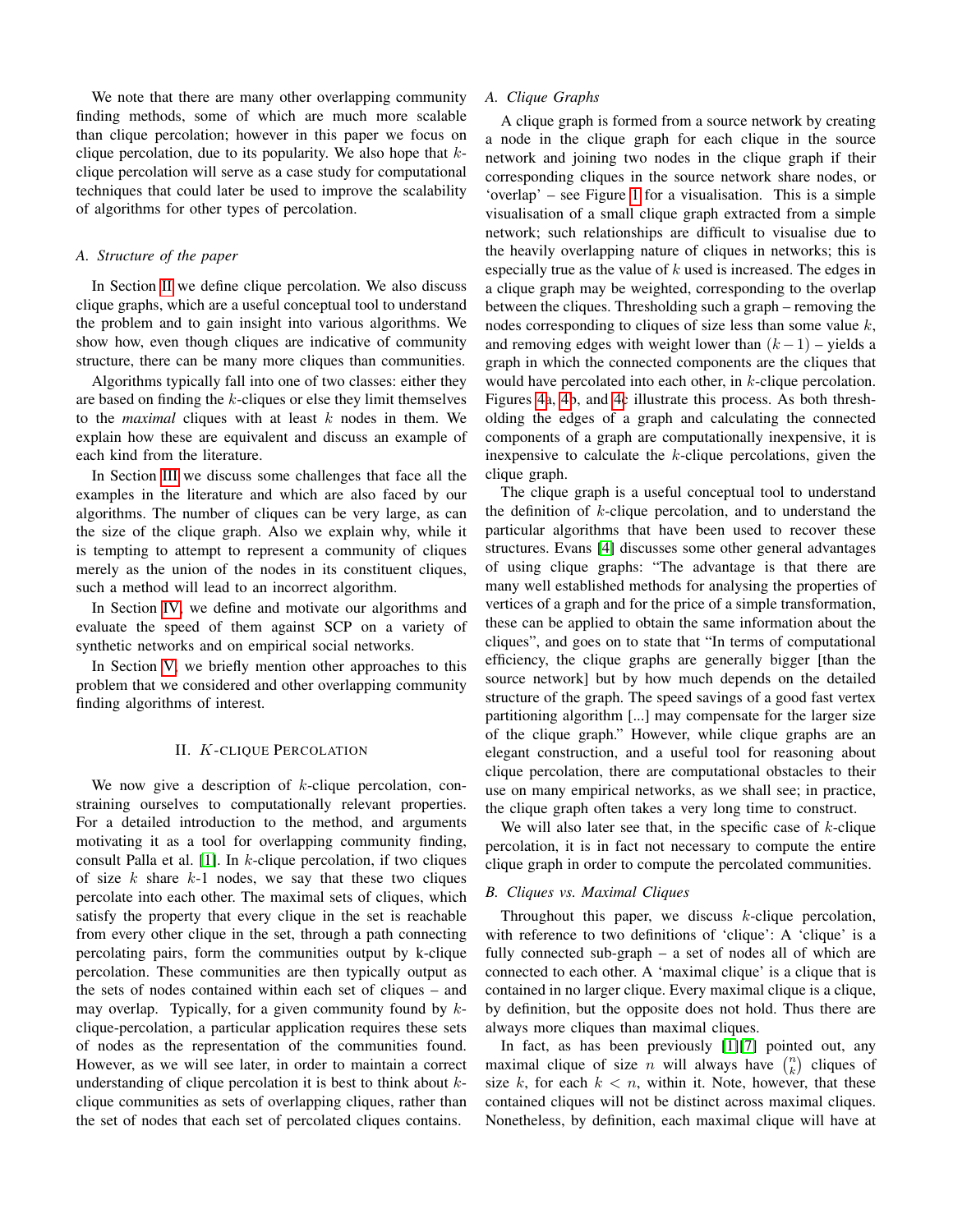<span id="page-2-1"></span>Fig. 1. This illustration shows a very simple network, and its clique graph. We represent the source network with circular nodes. We represent the maximal cliques in this network as squares, placing a square at the center of each 4 clique. The corresponding maximal clique graph, with threshold of overlap 3, is shown below. The connected components in this graph – there is only one in our example – correspond to the cliques that percolate into each other – this entire graph would be one k-clique percolation, for  $k = 4$ .



п Ð

least one clique within it that is not contained in any other clique, and usually many more. Thus, the number of cliques in any non-trivial network is always greater than the number of maximal cliques. This is an important consideration, as some algorithms have complexity in terms of cliques, and others in terms of maximal cliques. It is important to realise that cliques of size  $k$  will always percolate within a larger clique of size greater than  $k$ ; thus a maximal clique of size greater than  $k$ contains a k-clique percolation (which may also extend outside it). Further, any  $k$ -clique sharing  $k-1$  nodes with this maximal clique will be part of the same percolation. Hence, clique percolation can be equivalently defined in these two different ways; one definition is based on a clique graph of every clique with exactly  $k$  nodes, while another definition is based on a maximal-clique graph of every maximal clique of at least  $k$  nodes. Various algorithmic implementations make use of each of these definitions, with consequences for computational performance.

#### *C. More cliques than communities*

The large numbers of maximal cliques found in the 'Facebook 100' networks [\[8\]](#page-11-7) shown in Table [II](#page-3-0) – much greater than the number of nodes in each network – may be surprising, given the sociological interpretation of cliques as a community structure [\[9\]](#page-11-8); if a clique corresponds to the idea of a community, we may wonder why social networks contain so many more maximal cliques than nodes. However, in empirical social networks, we often observe a situation where a large maximal clique may overlap heavily with many other smaller maximal cliques that differ from it by only a few nodes. It is also the case, that if edges are randomly deleted from a single maximal clique, this maximal clique will often be replaced by many smaller maximal cliques. A visualisation of this is shown in Figure [2,](#page-2-2) where a single maximal clique, after having 2 edges removed, turns into 4 maximal cliques. Thus, in a social network setting, if not every friendship is present between a strong community of individuals, many maximal cliques may emerge within this single 'community' of nodes. This goes some way to intuitively explaining the large numbers of maximal cliques seen in datasets from on-line social networks. <span id="page-2-2"></span>Fig. 2. A maximal 6-clique. If the dashed edges are removed, this diagram shown now contains 4 maximal cliques. This counter-intuitive behaviour, whereby missing edges can increase the number of maximal cliques in a network, partly illustrates why a particular empirical network can have many more maximal cliques than it has edges, nodes, and communities.



#### *D. Previous approaches*

*1) CFinder:* The original CFinder implementation, as described by Palla et al. in supplementary material [\[1\]](#page-11-0), follows the method of Everett and Borgatti, finding all *maximal* cliques, by a custom method, and generating the overlap matrix between these cliques. Once this overlap matrix is found, percolations for all values of  $k$  can then easily be calculated. However, building the full overlap matrix – equivalent to the full clique graph – naively requires  $O(n_c^2)$  clique-clique comparisons, in  $n_c$  the number of maximal cliques. Thus, CFinder performs poorly on the empirical networks we study.

*2) SCP:* SCP [\[7\]](#page-11-6), on the other hand, works off a custom clique finding algorithm to find, not all the *maximal* cliques, but all cliques of size k. For each clique of size k, or  $k$ -clique', it is trivial to find the cliques of size  $k-1$  inside it. SCP is based on a bipartite graph with the k-cliques on one side and the  $(k-1)$ -cliques on the other side. A  $(k-1)$ -clique is linked to every  $k$ -clique containing it. The connected components in this bipartite network correspond to the clique percolation communities. The idea is that two  $(k-1)$ -cliques percolate into each other if they are both members of the same  $k$ -clique, and this is equivalent to the conventional definition of two  $k$ -cliques being linked if they share  $k-1$  nodes.

While SCP consistently outperforms CFinder [\[7\]](#page-11-6), the important term for the performance of SCP on a network is thus not the number of maximal cliques of size at least  $k$ , but the number of cliques of size  $k-1$ . As we discuss in our experimental work, empirical social networks often contain maximal cliques of substantial size; given that such large maximal cliques contain very many smaller  $k$ -cliques, the fact that SCP has complexity in terms of the number of cliques of size k-1 often leads to poor performance in practice. We note that, as stated by Kumpula et al., SCP is most efficient for low sizes of  $k$ , and performs poorly as the value of  $k$  increases.

## III. COMPUTATIONAL CHALLENGES

<span id="page-2-0"></span>In this section, we look at some of the challenges that face any k-clique percolation algorithm. We discuss our specific solutions and algorithms in the next section.

## *A. Quantity of cliques*

To understand why  $k$ -clique percolation is so computationally expensive on certain types of online social networks,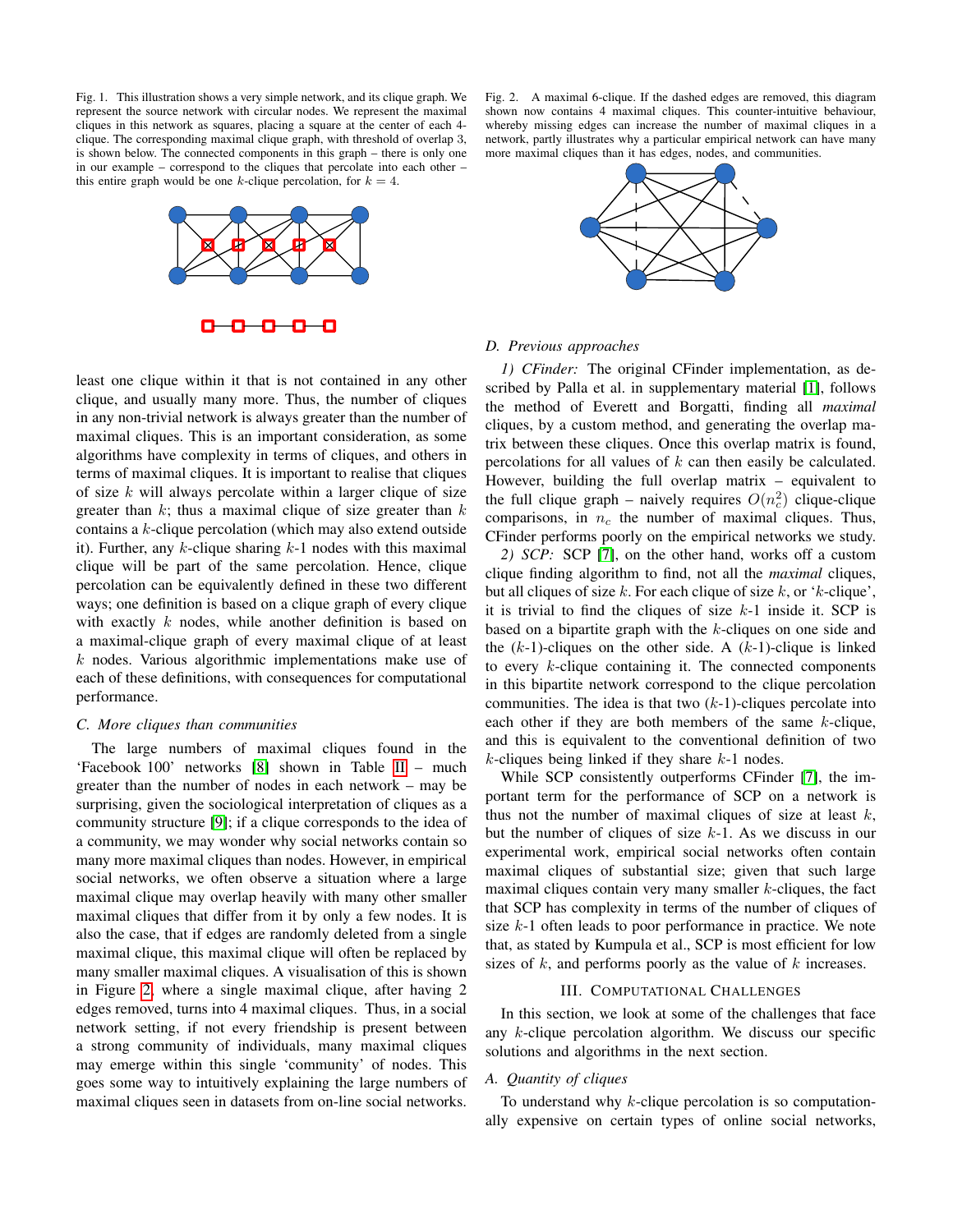we first quantify the numbers of maximal cliques in these empirical networks. The various algorithms deal with the edges in the clique graph differently, but each algorithm requires all the (maximal) cliques be found first.

As shown in Table [I,](#page-3-1) even networks that have small numbers of nodes and edges, can have very large numbers of maximal cliques. It is worth noting that the worst case networks, in terms of the ratio of maximal cliques to nodes in the network, are online social networks; such datasets, for example the Facebook networks, feature highly overlapping community structure and have very large numbers of maximal cliques. Our primary interest, in this work, is in clique percolation in the challenging domain of modern online social networks, which exhibit pervasive overlap [\[10\]](#page-11-9) [\[11\]](#page-11-10). The 'Facebook 100' dataset of Traud et al. [\[8\]](#page-11-7) provides us with a range of similar empirical networks of differing size. We focus on the smallest 10 of these networks – shown in Table [II](#page-3-0) – which capture the general topological features, in terms of densely overlapping community structure, but are also small enough to benchmark existing algorithms efficiently on. There are very large numbers of maximal cliques in these networks, many more than the number of nodes or edges.

<span id="page-3-1"></span>

| TABLE I                                                       |
|---------------------------------------------------------------|
| THE VAST NUMBER OF MAXIMAL CLIQUES (SIZE>4) PRESENT IN MANY   |
| EMPIRICAL NETWORKS. OF PARTICULAR NOTE ARE THE FACEBOOK AND   |
| TWITTER DATASETS, WITH MANY MORE MAXIMAL CLIOUES THAN NODES   |
| OR EDGES. DATASETS FROM SNAP [12] AND OTHER SOURCES; SEE [11] |
| FOR DETAILS.                                                  |

| <b>Network</b>          | <b>Nodes</b> | Edges     | Maximal   | Largest |
|-------------------------|--------------|-----------|-----------|---------|
|                         |              |           | Cliques   | Clique  |
| Email-Enron             | 36,692       | 367,662   | 205,712   | 20      |
| Email-EuAll             | 265,009      | 420,045   | 93.267    | 16      |
| Mobile1                 | 10.001       | 48,556    | 1,550     | 10      |
| Mobile2                 | 10,001       | 91,930    | 3,538     | 10      |
|                         |              |           |           |         |
| Mobile3                 | 10,001       | 88,714    | 951       | 9       |
| Facebook-caltech        | 769          | 16,656    | 31.745    | 20      |
| Facebook-princeton      | 6,596        | 293.320   | 1,286,678 | 34      |
| Facebook-georgetown     | 9,414        | 425,638   | 1,440,853 | 33      |
| Twitter1                | 2,001        | 47,000    | 23,570    | 12      |
| Twitter2                | 2,001        | 71.264    | 554.489   | 27      |
| Twitter3                | 2,001        | 48.914    | 130,399   | 22      |
| Slashdot0811            | 77,360       | 516,575   | 441,941   | 26      |
| Collab-AstroPhysics     | 18.771       | 396,160   | 27.997    | 57      |
| Collab-CondMat          | 23,133       | 186.936   | 8.824     | 26      |
| Collab-HighEnergy       | 9,875        | 237,010   | 2,636     | 32      |
| Cite-HighEnergy         | 27,769       | 421,578   | 419,942   | 23      |
| Amazon0302              | 262,111      | 1,234,877 | 117,054   | 7       |
| Epinions                | 75,879       | 841,372   | 1,596,598 | 23      |
| Web-NotreDame           | 325,729      | 1,497,134 | 130,965   | 155     |
| Web-Stanford            | 281,903      | 2,312,497 | 774,555   | 61      |
| Wiki-Vote               | 7,115        | 103,689   | 436,629   | 17      |
| ProteinInteract-Collins | 1,622        | 9,070     | 4,310     | 33      |

# *B. Clique Graph size*

From the large numbers of cliques present in these types of pervasively overlapping network, it can be seen that naively performing  $O(n_c^2)$  intersection tests, in  $n_c$  the number of cliques, in order to populate a clique-clique intersection matrix would be computationally prohibitive.

#### TABLE II

<span id="page-3-0"></span>THE VAST NUMBER OF MAXIMAL CLIQUES (SIZE>=3) PRESENT, EVEN IN RELATIVELY SMALL EMPIRICAL ON-LINE SOCIAL NETWORKS. 'CGBOUND' IS THE NUMBER OF EDGES, IN 1000S, WE CALCULATED IN EACH  $k = 5$  MAXIMAL CLIQUE GRAPH, AFTER SEVERAL WEEKS COMPUTATION, AND IS AN UNDERESTIMATE OF THE TRUE VALUE. (\*REED98 IS THE EXACT NUMBER, NOT AN UNDERESTIMATE.)

Network | Nodes | Edges | Maximal Cliques Largest Clique **CGBound** (1000s) Caltech36 769 16,656 32,207 20 2,475 Reed98 962 18,812 33,991 16 1,774\*<br>mons81 1,518 32,988 45,538 19 2,244 Simmons81 Haverford76 1,446 59,589 475,567 24 127<br>warthmore42 1,659 61,050 306,542 20 282 Swarthmore 42 1,659 61,050 306,542 20 282<br>USECA72 2.682 65.252 108.929 29 1.128 USFCA72 | 2,682 | 65,252 | 108,929 Mich67 3,748 81,903 154,971 27 843<br>wdoin47 2,252 84,387 331,738 23 235 Bowdoin47 Oberlin44 2,920 89,912 198,803 22 644<br>Amherst41 2,235 90,954 599,430 21 79 Amherst41 | 2,235 | 90,954 | 599,430 | 21 | 79

However, in addition, by attempting to measure the size of the maximal clique graph, we can see that even if we had a fast way to generate the full clique graph, it would be extremely unwieldy to work with, because of the vast number of edges in it. It is computationally expensive to obtain all the edges in the clique graph for these networks. Running a process to calculate maximal clique graph edges on one of the smallest Facebook networks (Caltech) for a period of 12 hours calculated in excess of 449,000 edges in the clique graph; this was the clique graph of maximal cliques of size greater than 7, with edges of intersection of at least 6 nodes. Similarly, looking at maximal cliques of size greater than 5 with intersections of 4 nodes, we generated over 1,700,000 edges over a period of several days computation. We note that the total number of edges in the clique graph, in this small network with only 769 nodes, may even be much larger than this. Here, we are calculating these clique graph edges by performing set-set intersection tests, for each clique, against the set of cliques with which it shares a node. Table [II](#page-3-0) shows an underestimate of the number of edges in each clique graph, formed after over one week of computation. The number of actual edges present may be vastly greater, but merely dealing with clique graphs that are sometimes so many orders of magnitude larger than the original source network would be computationally prohibitive. Even if there were a way to speed up these intersection tests, merely dealing with clique graphs that are so many orders of magnitude larger than the original source network fast becomes computationally prohibitive.

These figures illustrate that methods of clique percolation, or indeed general graph analysis, which require the full clique graph to be built, are unscalable on these networks. This motivates methods, such as those we present, which build only a subset of the clique graph.

## *C. The necessity of dealing with individual cliques*

Given the vast numbers of cliques present in empirical graphs, a second complication exists that makes clique percolation particularly computationally hard. As cliques are percolating, we would ideally discard the individual cliques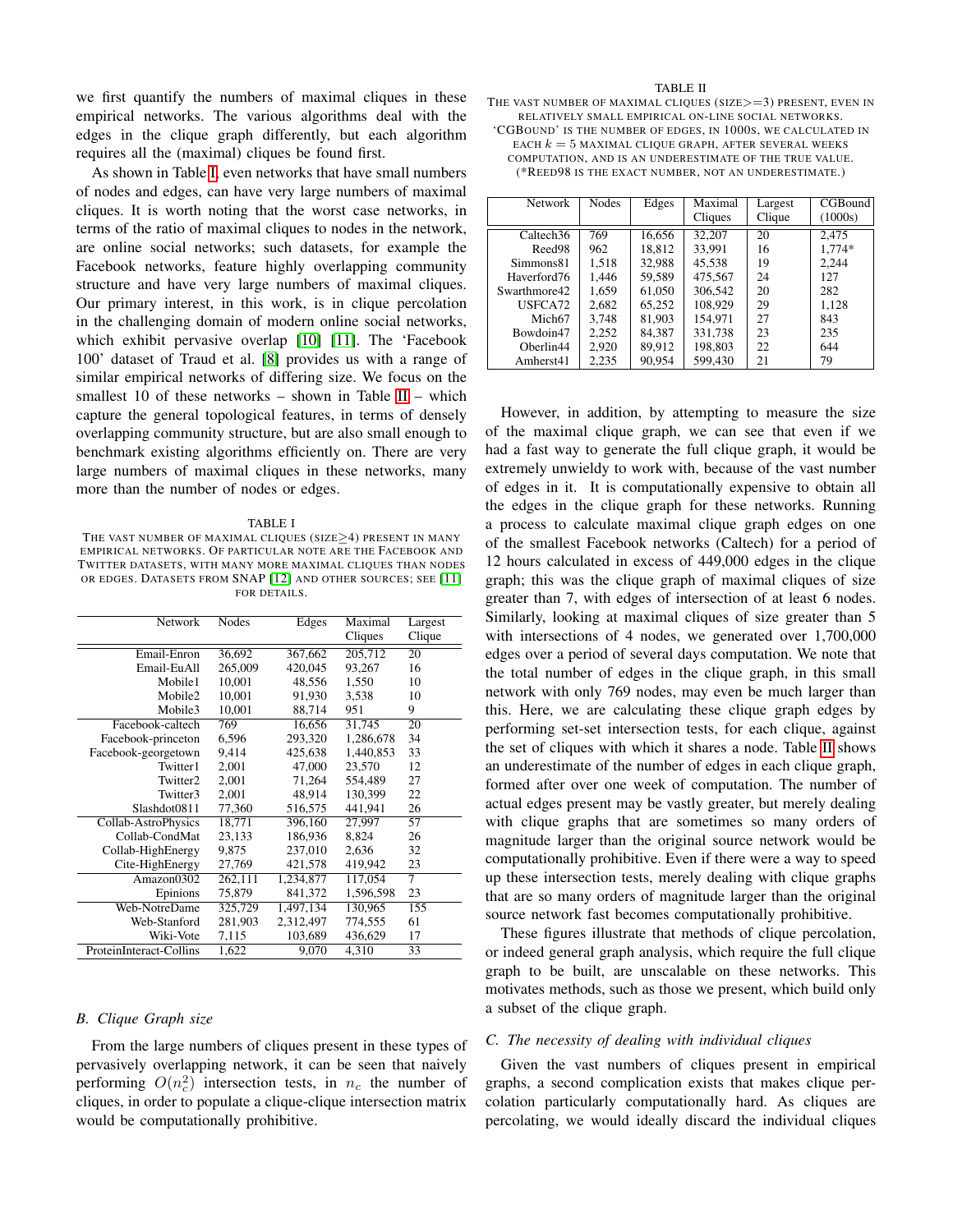that comprise a percolating structure, and instead describe that structure as a set of nodes and edges. As there are so many more cliques than nodes or edges, this would increase efficiency. However, we cannot do this, because it is not possible to tell, given a set of nodes, and the edges between them, whether a given clique percolates into this structure, without knowing the  $(k-1)$ -cliques that comprise this structure. Counter-intuitively, a percolating  $k$ -clique structure can contain  $(k-1)$ -cliques that are not part of the k-cliques that yield it. Figure [3](#page-4-1) shows an example of this. As such, it is not possible to test a candidate clique for percolation, against a percolating structure, without maintaining a list of the  $k$ , or  $k-1$ , cliques that make it up. We believe this is a core computational issue in k-clique percolation.

<span id="page-4-1"></span>Fig. 3. We cannot use an intermediate representation to store a percolating k-clique structure, without storing the individual cliques that comprise it: Consider the case where we store just the nodes and edges of the percolating 4 clique structure shown in the diagram. Even if the highlighted dashed triangle was part of another 4-clique, with an additional node, not shown, this other 4-clique would *not* percolate into the 4-clique-community comprising all the shown nodes; even though all three nodes and edges in the highlighted triangle are part of the percolated 4-clique community, the *triangle* is not part of any of the constituent 4-cliques.



IV. OUR ALGORITHMS

<span id="page-4-0"></span>In this section we describe two algorithms. Our algorithms initially obtain the maximal cliques in the graph, and then attempt to minimise the number of clique overlap tests that must be carried out to obtain  $k$ -clique communities. Algorithm 1 attempts to build a *minimal spanning forest* over the maximal cliques, using a simple data structure to reduce unnecessary clique intersection tests. Algorithm 2 uses a hierarchical data structure to further reduce the number of full intersection tests needed, further improving performance.

*1) Maximal Cliques:* Like CFinder we have chosen to build our algorithms around maximal cliques with at least  $k$  nodes; this is in contrast to SCP, which uses  $k$ -cliques. This is because large maximal cliques are often present in empirical data; these contain large numbers of  $k$ -cliques and thus it is often more efficient to work with the maximal cliques. Figure [5](#page-8-0) shows the clique- and maximal-clique distributions on a typical Facebook network – though there are many maximal cliques, there are many more  $k$ -cliques than there are maximal cliques of size greater than  $k$ , for all but the smallest values of  $k$ .

*2) Clique finding:* The Bron-Kerbosch clique finding algorithm [\[13\]](#page-11-12) provides us with a fast way to find all maximal cliques in the network. While finding all cliques, or maximal cliques, is computationally hard on an arbitrary graph, on the networks that we examine in practice, this method finds all clique extremely fast, such that clique-finding is a small part of the computational time in our algorithms. Instead computation is dominated by comparing cliques against each other.

## <span id="page-4-2"></span>*A. Algorithmic framework*

Our goal is to find which cliques are in which connected components of the thresholded clique graph. We follow a procedure similar to the well known [\[14\]](#page-11-13) connected components algorithm. We process one component at a time, by taking an arbitrary starting clique and identifying all the cliques in the same connected component as it. This process repeats until all cliques have been assigned to a component.

The key point is that we do not first generate the full clique graph; instead we integrate the process of generating clique graph edges, with that of finding connected components; and only generate clique graph edges as we need them for the connected components calculation. We can do this because, to calculate the k-clique percolations, we only need the minimal spanning forest of the clique graph (Fig [4\)](#page-5-0); any other edges in the clique graph are essentially wasted intersection tests.

We say that all the cliques are initially *unvisited*, and that they each become *visited* as they are assigned to their component. As the component expands, there is a set of cliques described as the *frontier*. The expansion proceeds until the frontier is empty. At each iteration, a clique is selected from the frontier (the 'current frontier clique') and its *unvisited* neighbours in the clique graph are identified. A 'neighbouring' clique is a clique which has an intersection of at least  $k-1$ nodes with the current frontier clique; this corresponds to an edge in the clique graph. These neighbours are moved into the frontier and marked as *visited* and our current frontier clique is moved out of the frontier, as it has now been fully processed. Eventually, there will be no unvisited neighbours of any of the frontier cliques and the frontier will gradually become empty – this completes the identification of this component. If we know that clique A is connected to clique B in the clique graph, and B to C, then there is no need to test if A is connected to C; thus we can ignore cliques that have already been visited, when searching for the neighbours of the current frontier clique.

Our two algorithms differ in how they identify the unvisited neighbouring cliques of the current frontier node. Otherwise, they both use the framework which has just been described.

One naive way to identify the neighbouring unvisited cliques of the current frontier clique is to iterate through all the other cliques, testing the size of their intersection with the current frontier clique. If the intersection has at least k-1 nodes *and* if the clique is unvisited then it is a neighbouring unvisited clique. Our two algorithms embody different strategies to speed up this identification.

## *B. Algorithm 1*

*1) Node-to-cliques maps:* For a given current frontier clique, testing against every other clique is expensive. We can vastly improve this, by realizing that two cliques can only neighbour each other in the clique graph, if they share at least one node (i.e. are adjacent by at least one node). We maintain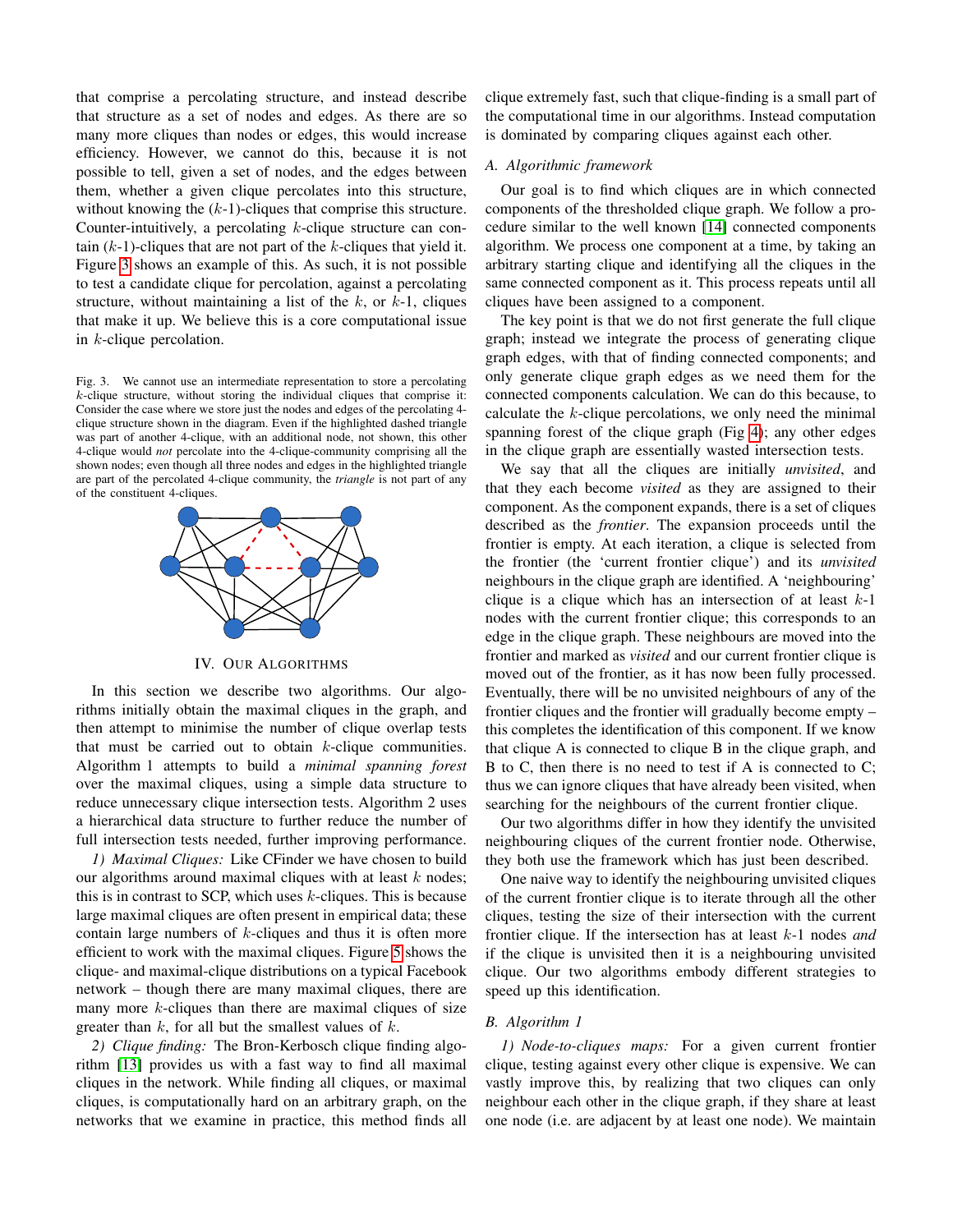



<span id="page-5-0"></span>(c) The corresponding clique graph of maximal cliques overlapping by at least 3 nodes.

(a) The source network. (b) Maximal cliques of size at least 4, represented by a red box at their centroids.



(d) A minimal spanning forest of the clique graph.

Fig. 4. A clique graph visualisation, showing the construction of the clique graph from a source network; the connected components in this graph, which correspond to clique percolations; and minimal spanning trees of these components – the minimum set of edges in the clique graph which must be found, and which put an absolute lower bound the number of clique-clique intersection tests to be done in these methods.

a list, for each node, of all the cliques that the node is present in. Then, for each node in the current clique, we check the list of other cliques that node is in, to generate the set of cliques that overlap with the current clique by at least one node.

*2) Visiting the cliques:* The key step in Algorithm 1 is that as cliques are added to the current connected component, they are deleted from the map of nodes-to-cliques. This is how a clique is marked as 'visited', and not considered further. Pseudo-code is given in Listing [1.](#page-6-0)

# *C. Experiments*

We performed several benchmarking experiments, of a C++ version of our algorithm, against the binary implementations of both SCP and CFinder v2.0.5. We do not show benchmark results for CFinder, as, similar to Kumpula et al. [\[7\]](#page-11-6) we found that it was generally very much slower than SCP. As such, all benchmarks will be shown against SCP.

*1) GN benchmarks:* After Kumpula et al. [\[7\]](#page-11-6), we performed benchmarks based on the Girvan-Newman synthetic benchmark, creating networks of increasing size, containing increasing numbers of communities, each of 32 nodes. We first note that these synthetic benchmarks are poor proxies for many real world social networks, in terms of the clique size distributions contained within them. Figure [5](#page-8-0) shows a typical example of this difference in the size distributions of cliques, and maximal cliques, in these GN networks, versus the Facebook networks; the Facebook networks have more and larger cliques and maximal cliques. While the main advantage of our method over SCP is on networks with larger numbers of cliques, which these GN networks do not contain, we present, in Figure [6,](#page-6-1) present performance results as we increase the number of nodes in the GN network. At  $k = 4$  our method, while slightly slower than SCP, is competitive, and scales similarly. However, when we start to look at higher values of  $k$ , we notice that the scaling behaviour of SCP degrades considerably faster than our method.

*2) CondMat benchmark:* An example of using k-clique percolation to find communities in co-authorship data in the field of condensed matter physics, is described by Palla et al. [\[1\]](#page-11-0). The SCP paper [\[7\]](#page-11-6) extends this benchmark, comparing the times of SCP and CFinder for finding k-clique percolations, in the Arxiv Condensed Matter e-print archive. We produce a similar benchmark, using the Arxiv ca-CondMat network from the SNAP dataset collection [\[12\]](#page-11-11). Figure [7](#page-8-1) shows the runtime of SCP against that of our implementation, on this network, for varying values of k. Note that y-axis, showing runtime, is logarithmic. Both implementations quickly complete for low values of  $k$ , and, as shown in [\[7\]](#page-11-6), far outperform CFinder; but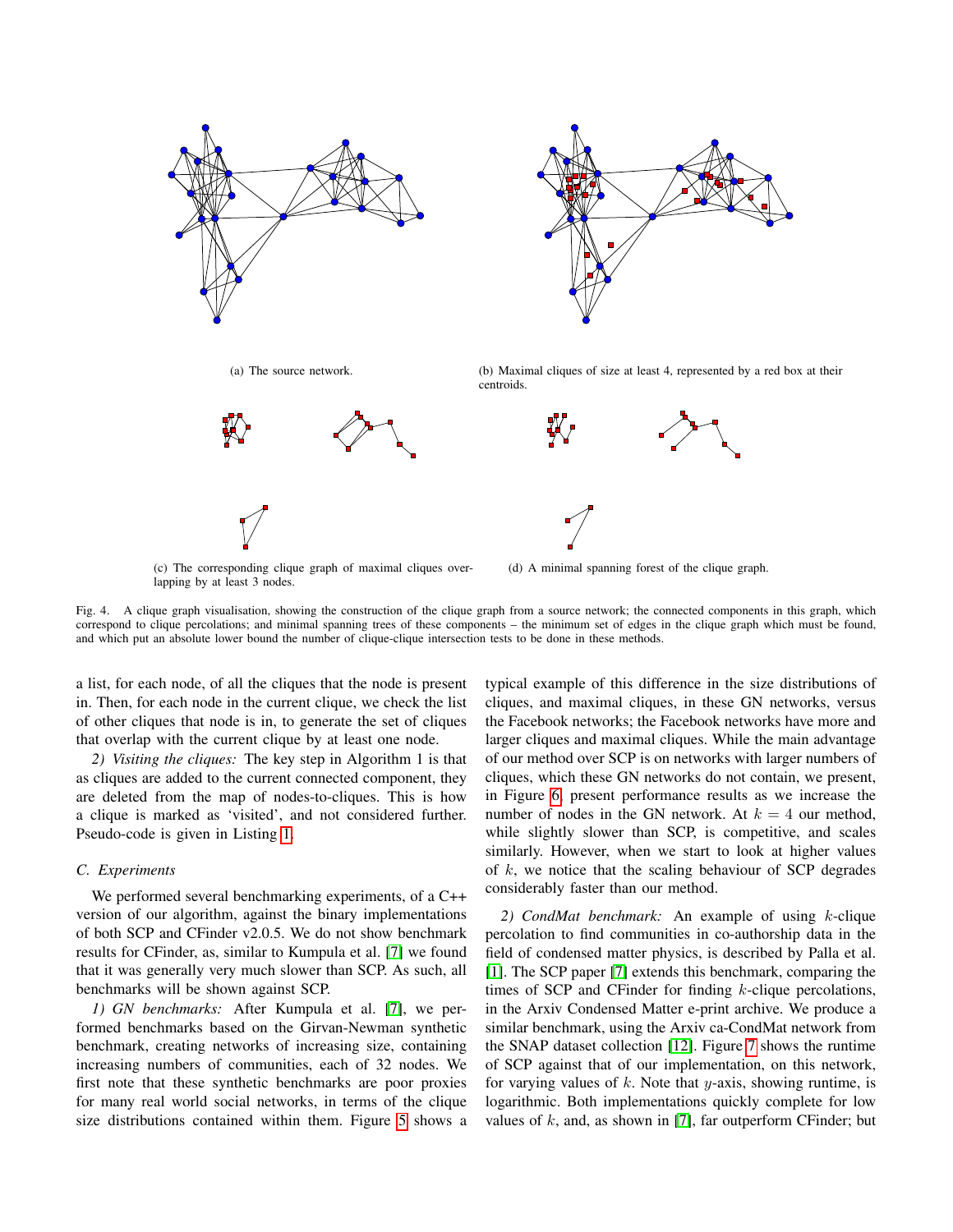```
for clique in cliques:
         if not clique in cliques_to_components_dict:
             current component += 1cliques_to_components_dict [clique] = current_component
              frontier = set()frontier.add (clique)
7
              while len (frontier) > 0:
                  current\_clique = frontier.pop()for neighbour in get_unvisited_adjacent_cliques(current_clique, nodes_to_cliques_dict):
                      if len (current\_clique. intersection (neighbor)) >= (k-1):cliques_to_components_dict [neighbour] = current_component
                          frontier.add (neighbour)
                          for node in neighbour:
                              no des_to_cliques_dict [node].remove (neighbour)
```




<span id="page-6-1"></span>Fig. 6. GN benchmark results, on a similar benchmarking setup to [\[7\]](#page-11-6). SCP runtimes are shown by red squares; runtimes of our method are shown by blue triangles. Runtimes are observed to be similar when  $k = 4$ , with SCP marginally ahead; but for  $k = 5$  our method appears to do much better. There are insufficient numbers of cliques of size 6 or greater present to allow higher values of  $k$  to be examined on the GN benchmarks.

as the value of k increases, the runtime of SCP deteriorates. As noted in the original SCP work "for networks containing large cliques the SCP method performs best for rather small values of k" [\[7\]](#page-11-6). Our method, by contrast, seems well suited to this particular type of network, and performs quickly, even as k is increased.

*3) Empirical social network data:* We now produce a set of empirical benchmarks, not previously investigated in the kclique percolation literature. We analyse the performance of SCP against our algorithm, for various values of  $k$ , on the ten smallest of the Facebook 100 networks. This allows us easily obtain results for higher values of  $k$  where SCP cannot complete in reasonable lengths of time. Figure [9](#page-7-0) shows performance results for four values of  $k$  across these 10 Facebook networks. These empirical networks vary in their individual performance characteristics. In common with previous work on  $k$ -clique percolation, it is difficult to give meaningful closed form analysis of expected performance characteristics in terms of more general network parameters, such as the number of nodes, or edges; but the trend is clearly that as  $k$  increases, the performance of our method versus SCP clearly increases, across all networks. Even for the lowest value of  $k$  that we examine, our method finishes within a few minutes of SCP, while as the value of  $k$  increases, it becomes difficult to obtain runtimes for SCP. Furthermore, in additional to increasing

runtime, the memory usage of SCP's data structures, which allow for fast intersection tests, grows prohibitive.

When analysing these networks, we often find that, for low values of  $k$ , a giant connected component emerges in the network, due to the pervasively overlapping structure of community in these networks. Figure [8](#page-8-2) shows, for each value of k on the Mich67 Facebook network, the proportion of nodes which are in the largest  $k$ -clique percolation community with respect to the number of nodes which have been assigned to at least one k-clique percolation community. As can be clearly seen from this chart, smaller values of  $k$  do not usefully find modular structure in the network. An investigation of how meaningful these structures are as communities is, however, beyond the scope of this computational work; but this question cannot even be investigated without an algorithm which runs reasonably quickly for higher values of k. This particular chart should not be taken as characteristic of all pervasively overlapping networks; while we do commonly find that for low values of k, a giant percolation component is present in the Facebook 100 datasets, the nature of how this changes as  $k$  increases, varies from network to network.

# *D. Counting the failed intersection tests*

This type of algorithm involves testing pairs of cliques that share a node, to see if they intersect by at least  $k-1$  nodes. For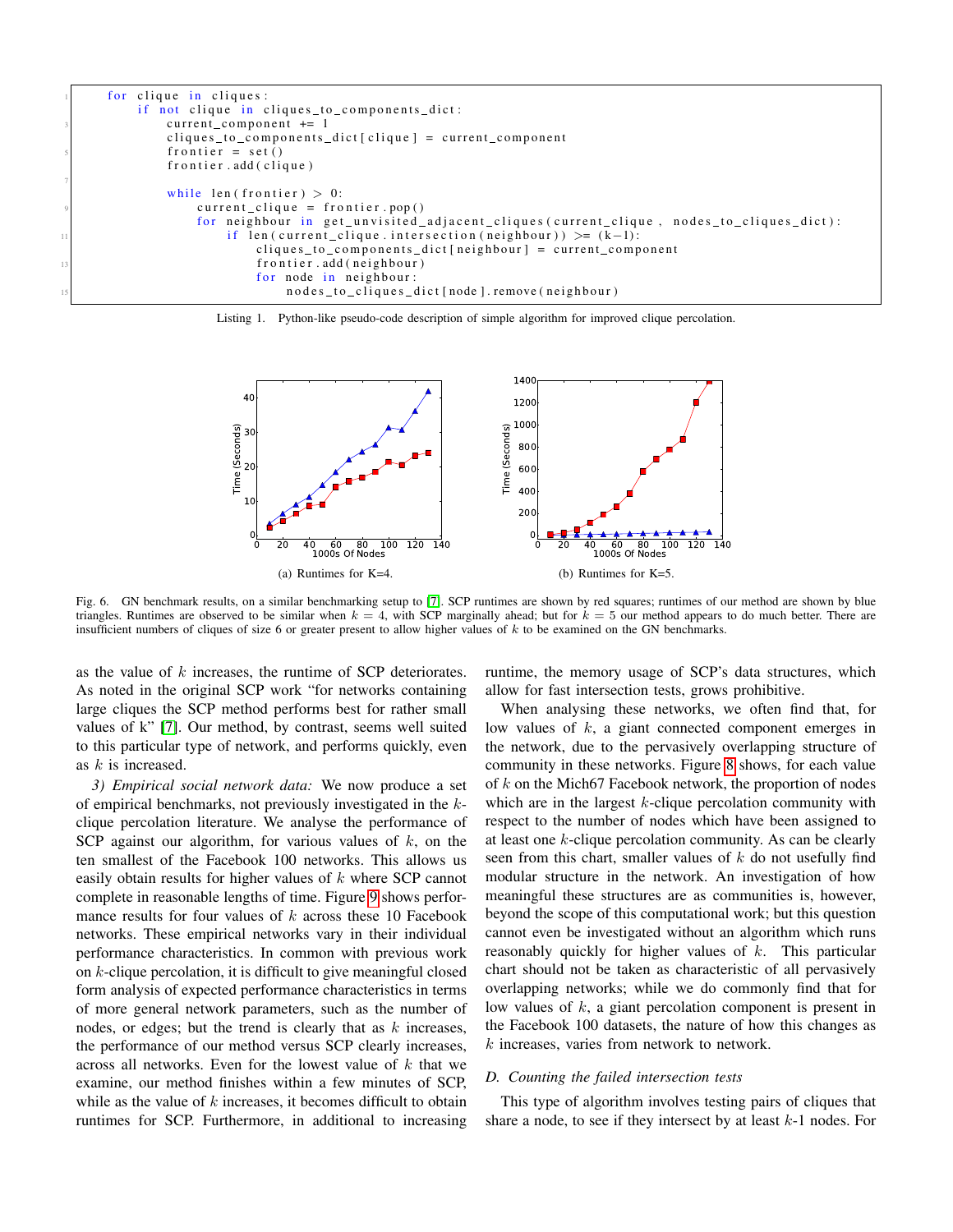

<span id="page-7-0"></span>Fig. 9. Benchmark results on the smallest 10 Facebook 100 graphs, for values of k between 4 and 7. Red columns denote SCP runtimes, blue denote Algorithm 1. Processes were terminated if they failed to complete within 2 hours (7200 seconds). Running SCP for additional time sometimes resulted in it using more than 50GB of RAM; the SCP binary implementation consumes a vast amount of RAM for some networks and values of  $k$ , presumably for its disjoint-set forest fast intersection data structure. Our method never uses more than a small multiple of the amount used to store the maximal cliques; never more than 512MB in these experiments. Experiments are run on a multiprocessor machine, in random sequence. SCP outperforms our algorithm for  $k = 4$ , but performs substantially worse, in both time and space requirements, as values of  $k$  get larger.

speed, our goal is to minimize the number of tests required, as this typically takes up the major portion of the runtime of such an algorithm. Each test either succeeds, if there are  $\geq$  (k-1) nodes in the intersection, or else fails. We cannot change the minimum number of successful intersection tests – there will be one such test for each edge in the minimal spanning tree, i.e.  $numCliques - numCommunities$ . But we can try to minimize the number of failed tests. In this subsection, we will look at a lower bound on the number of failed tests that must occur in Algorithm 1 described above. In many networks, the number of these failed tests is very large in comparison to the number of the successful tests, and dominates the computational cost. This motivates our second algorithm, which we describe in the next section.

Consider every pair of cliques that share at least one node. We do not need to perform an intersection test for every such pair – we can potentially avoid testing most pairs of cliques which percolate into the same community. But we cannot avoid testing the pairs of cliques which share a node, but never percolate into the same community. For each network, and for each value of  $k$ , we count the pairs of cliques which share at least one node and which do not percolate, and divide this by the necessary number of successful tests. Some of the highest ratios are shown in Table [III.](#page-9-1) Even though Algorithm 1 is much faster than SCP for higher  $k$ , this is a computational bottleneck. Each failed intersection test is akin to a 'false positive'; we tested the cliques that shared a node, in case they shared  $k-1$ , but this turned out not to be the case. We aim to minimize the 'false positive' rate – the pairs of cliques that our heuristic 'suspects' might percolate together, and hence need to be expensively tested for overlap against each other – while of course ensuring we still pick up all the true positives – the cliques that actually do intersect by  $k-1$  nodes.

## *E. Algorithm 2*

Our second algorithm uses the same framework described in Section [IV-A.](#page-4-2) The only change is that we have a faster way, given the current frontier clique, of finding its unvisited neighbouring cliques: a cheaper way of avoiding intersection tests, by detecting when two cliques will percolate in way that gives fewer 'false positives' than checking only whether they share a single node.

We use a complete binary tree where there are as many leaf nodes as there are maximal cliques. We will refer to the nodes in this binary tree as *tree-nodes*, and the tree-nodes which are at the leaves of our tree will be referred to as *leaf-nodes*. To avoid confusion, we use *graph-node* to refer to the nodes in our original network. Each tree-node will have a set of graph-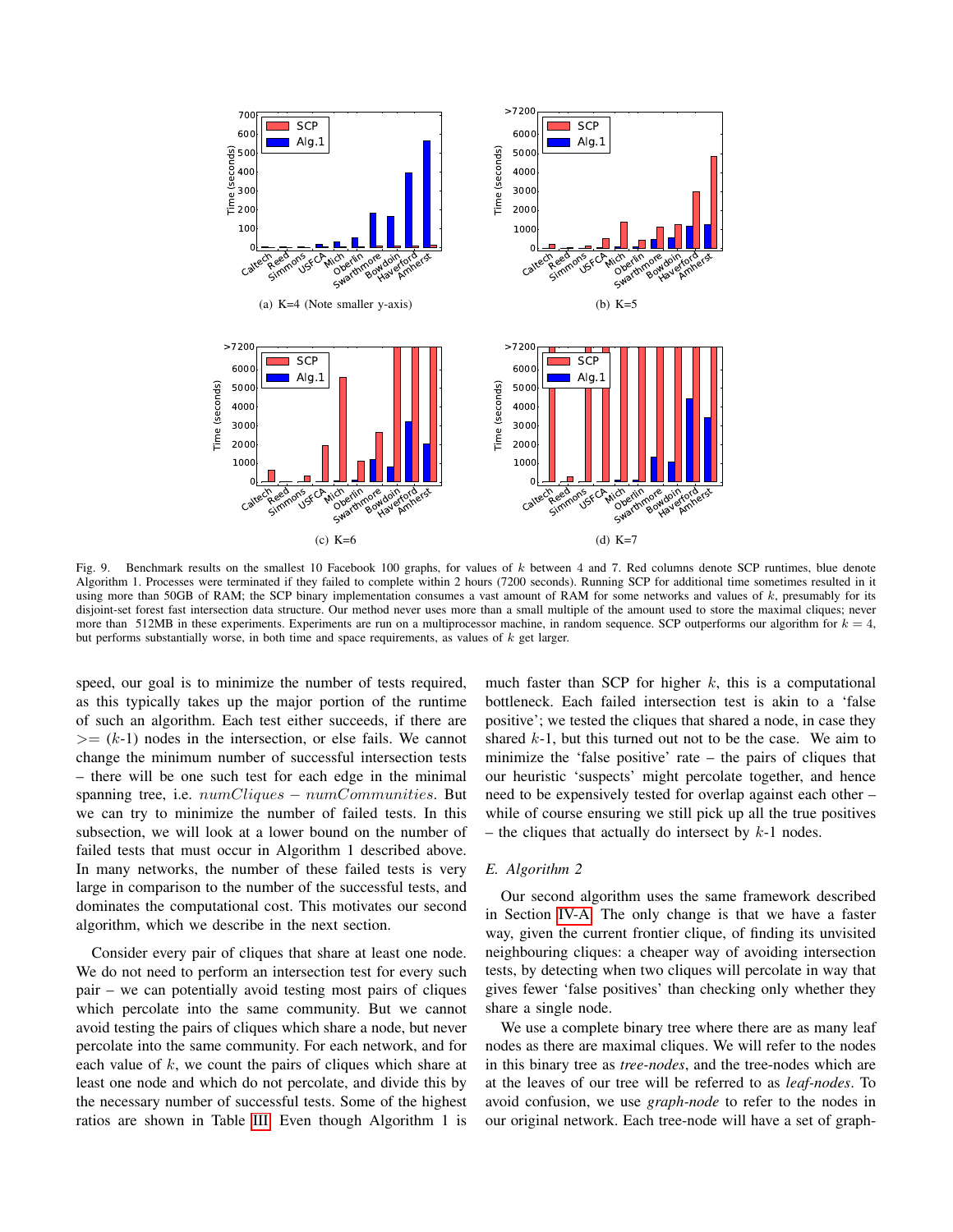



(a) Clique size distribution for Simmons81 Facebook network.



(b) Maximal clique size distribution for Simmons81 Facebook network.



(c) Clique size distribution, GN benchmark.

(d) Maximal clique size distribution, GN benchmark.

<span id="page-8-0"></span>Fig. 5. Clique and maximal clique size distributions, for benchmark and empirical networks. The benchmark network is a GN network, of 10,000 nodes, constructed to a similar specification as in [\[7\]](#page-11-6). The Facebook network is that of the Simmons81 Facebook 100 dataset, and is typical of Facebook 100 data. We note that there are typically very many more cliques than maximal cliques; that the peak of the distributions for the empirical network is further to the left for the maximal cliques, than for all cliques; and that more cliques of much larger sizes are found in empirical data, than in these GN benchmarks, despite this particular GN benchmark network's larger size.



<span id="page-8-1"></span>Fig. 7. Results on the Arxiv CondMat network, from the SNAP dataset collection [\[12\]](#page-11-11). This network was also benchmarked in the work of Kumpula et al. [\[7\]](#page-11-6). This is a network which, perhaps due to the fact it is a onemode projection of a bipartite author network, our algorithm seems to be particularly well on, as K grows, in contrast to SCP. The SCP implementation was terminated, on values of K larger than 8, for exceeding available memory. Any single process exceeding 75GB of RAM was terminated.

nodes associated with it. For the leaf-nodes, this will be the set of graph-nodes that are in the maximal clique which we associated with that leaf-node. For the other tree-nodes in the binary tree, the set of graph-nodes will be the union of the graph-nodes associated with the leaf-nodes descended from it.

This tree is built once at the start of the algorithm and does not change. But each leaf-node has a boolean field associated with it which records whether the associated clique has already been percolated into a community (i.e. it has been *visited*).



<span id="page-8-2"></span>Fig. 8. The proportion of nodes assigned to any community, that are assigned to the largest community, for each value of  $k$ , on the Mich67 Facebook network. Clearly, on this particular network, low values of  $k$  simply find a core structure of the network with pervasive overlap, and do not serve to reveal modular units; larger values of k are required for k-clique percolation to be in any way meaningful on these networks.

These *visited* fields will be initialized to False at the beginning, and will all gradually be set True as the algorithm proceeds and visits the cliques. For the other tree-nodes, this boolean field will be set to True when the fields of its children have been set to True. This means that a boolean field will be True if and only if all of its descendants have already been visited.

Given the current frontier clique, we could visit all the leaf nodes and perform an intersection test against each. This would be the naive algorithm again. But we can ignore cliques that have been visited already. In particular, if a tree-node has been marked as visited, then we can ignore all the cliques that are descended from it. Also, given a particular tree-node we can test the intersection between the current frontier clique and the set of graph-nodes which are stored at this tree-node. If this intersection is less than  $k-1$ , then we know that there cannot be a neighbouring clique among the cliques descended from this tree-node. These two observations allow us to skip most of the intersection tests via the information present in the binary tree.

The search is a recursive search which starts at the root-node of the binary tree. Listing [2](#page-9-2) contains pseudo-code illustrating this algorithm. At each tree-node, we check if this tree-node has been marked as visited, and also check the size of the intersection. If the intersection is large enough and if the treenode is still unvisited, then the search will proceed recursively into each of the two children of the tree-node. Otherwise, the recursive function will return and that tree-node (and all its descendants) will not be considered any further.

To save memory, we do not explicitly maintain a set of graph-nodes at each non-leaf tree-node. Instead we use a Bloom filter – a fast and memory-efficient structure which probabilistically records whether a given element is a member of a set. It sometimes produces false positives, which in our algorithm would sometimes lead to an overestimate of the size of the intersection between two cliques; this does not cause a correctness problem, but does mean that sometimes the recursive search proceeds slightly deeper than necessary.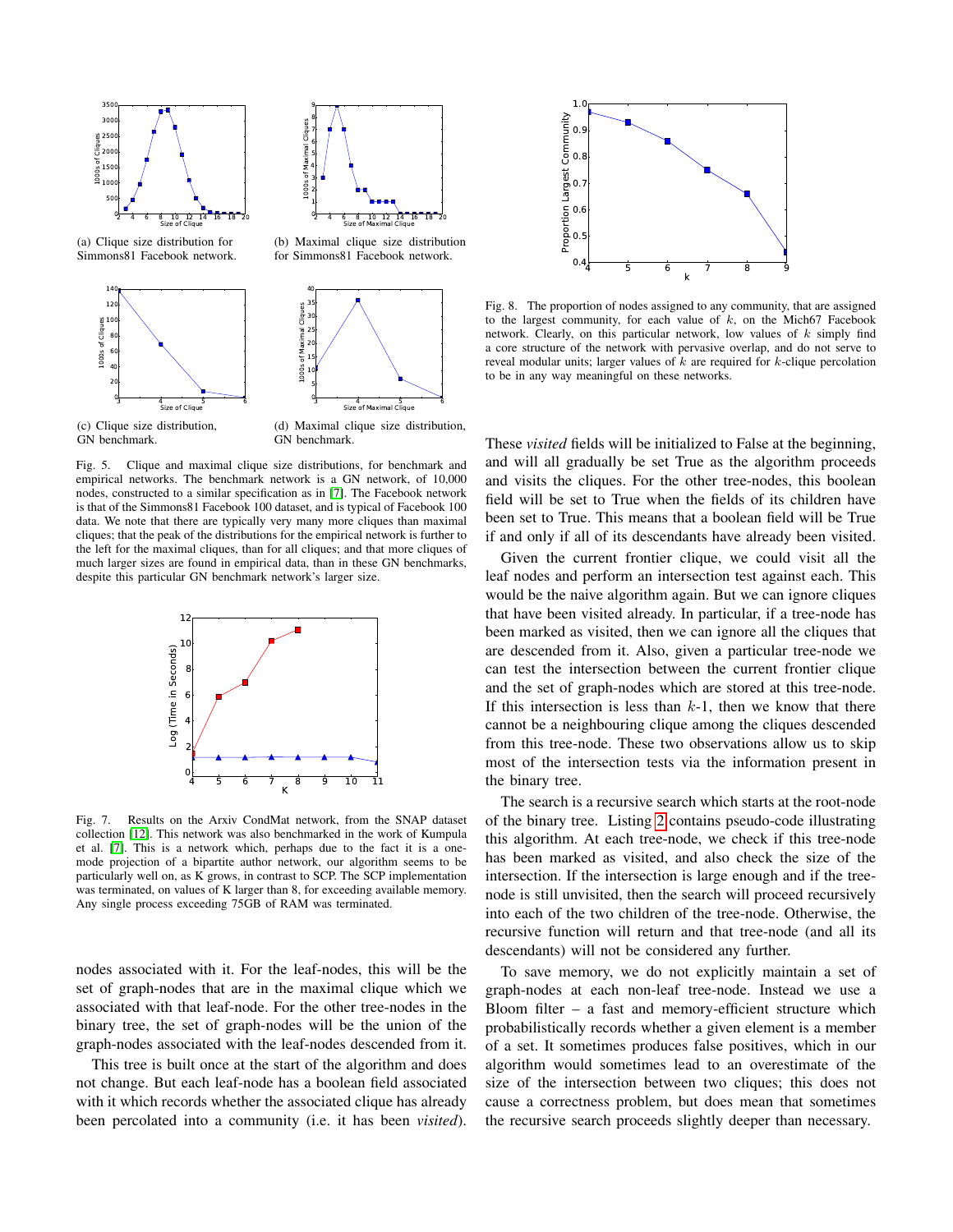```
def get_unvisited_adjacent_cliques(current_clique, binary_tree, frontier):
    binary_search_in_tree (current_clique, binary_tree.root_node(), frontier)
3
  def binary_search_in_tree (current_clique, tree_node, frontier):
    if not tree_node.visited_flag:
          if len(current_clique.intersection(tree.my_set_of_graph nodes)) \ge k-l:# tests pass, the child nodes are still candidates
               if tree-node.is_a_length_model():
                   frontier.append (tree_node)
                   tree\_node. visited_flag = True
                   \label{thm:rel} \texttt{tree\_node} \ . \ \texttt{check\_if\_sibling\_has\_been\_visited\_and\_propagate} \, ()e l s e :
13 binary_search_in_tree(current_clique, tree_node.left_child)
                    binary_search_in_tree(current_clique, tree_node.right_child)
15 else:
      # the children cannot be suitable, don't search the descendants
```

|  |  |  |  |  |  |  |  | Listing 2. Python-like pseudo-code description of our more complex clique percolation. |
|--|--|--|--|--|--|--|--|----------------------------------------------------------------------------------------|
|--|--|--|--|--|--|--|--|----------------------------------------------------------------------------------------|

| University            | $\overline{\mathbf{k}}$ | Failed tests   | Successful tests | Ratio  |
|-----------------------|-------------------------|----------------|------------------|--------|
| Berkeley13            | $\overline{4}$          | 10,466,831     | 1,888,501        | 5.5424 |
| UC33                  | 5                       | 36,722,163     | 1,396,585        | 26.294 |
| JMU79                 | 6                       | 87.790.729     | 1,007,912        | 87.101 |
| JMU79                 | 7                       | 202, 207, 552  | 942,903          | 214.45 |
| Baylor93              | 8                       | 7,979,454,075  | 5,667,415        | 1407.9 |
| JMU79                 | 9                       | 2,639,954,200  | 852,264          | 3097.5 |
| JMU79                 | 10                      | 4,148,901,179  | 817,621          | 5074.3 |
| <b>UC61</b>           | 11                      | 5,257,215,707  | 948,764          | 5541.1 |
| Bingham <sub>82</sub> | 12                      | 3,490,950,418  | 511,790          | 6821.0 |
| <b>UC61</b>           | 13                      | 6,271,564,288  | 849,242          | 7384.8 |
| Rutgers89             | 14                      | 2,988,388,319  | 386,558          | 7730.7 |
| Rutgers89             | 15                      | 2,388,357,546  | 339,698          | 7030.8 |
| MIT <sub>8</sub>      | 16                      | 3,941,888,908  | 322,212          | 12233. |
| MIT <sub>8</sub>      | 17                      | 3,183,156,718  | 285,917          | 11133. |
| Howard90              | 18                      | 3,675,540,181  | 148,661          | 24724. |
| Howard90              | 19                      | 3,235,463,119  | 138,158          | 23418. |
| <b>UC61</b>           | 20                      | 15,499,684,499 | 582,658          | 26601. |
| Howard90              | 21                      | 2,770,597,042  | 125,715          | 22038. |
| Howard90              | 22                      | 2,595,044,785  | 121,188          | 21413. |
| Howard90              | 23                      | 2,443,483,517  | 117,057          | 20874. |
| Howard90              | 24                      | 2,278,591,525  | 112,454          | 20262. |
| Howard90              | 25                      | 2,090,574,938  | 107,072          | 19524. |
| Howard90              | 26                      | 1,893,432,720  | 101,098          | 18728. |
| Howard90              | 27                      | 1,644,566,572  | 92,900           | 17702. |
| Howard90              | 28                      | 1,356,613,382  | 82,661           | 16411. |
| Howard90              | 29                      | 957,002,789    | 67,611           | 14154. |
| Howard90              | 30                      | 588,629,576    | 53,215           | 11061. |
| Howard90              | 31                      | 312,582,980    | 42,017           | 7439.4 |
| Howard90              | 32                      | 111,014,036    | 33,669           | 3297.2 |
| Wake73                | 33                      | 558,217,752    | 136,027          | 4103.7 |
| Wake73                | 34                      | 243,637,026    | 99,631           | 2445.3 |
| Tulane29              | 35                      | 15,603,680     | 8,202            | 1902.4 |
| Wake73                | 36                      | 33,370,824     | 54,029           | 617.64 |
| Wake73                | 37                      | 6,927,976      | 38,747           | 178.80 |
| <b>FSU53</b>          | 38                      | 1,081,780,785  | 4,032,339        | 268.27 |
| <b>FSU53</b>          | 39                      | 231,651,220    | 3,728,247        | 62.134 |
| <b>FSU53</b>          | 40                      | 73,496,336     | 3,396,986        | 21.635 |

TABLE III

<span id="page-9-1"></span>USING THE FACEBOOK100 NETWORKS. FOR EACH  $K$  between 4 and 20, THE UNIVERSITY WITH THE HIGHEST RATIO OF FAILED INTERSECTION TESTS TO THE NUMBER OF SUCCESSFUL INTERSECTION TESTS IS SHOWN.

## *F. Evaluation of Algorithm 2*

When considering a single value of  $k$ , Algorithm 2 was always faster than Algorithm 1, except sometimes when  $k = 3$ . In Table [IV,](#page-9-3) we see the runtimes of Algorithm 2 on a number of Facebook networks. These runtimes are the time taken to compute the communities for *all* values of k. This algorithm

| University            | <b>Nodes</b> | Edges   | Time(s) |
|-----------------------|--------------|---------|---------|
| Caltech <sub>36</sub> | 769          | 16,656  | 50.94   |
| Reed98                | 962          | 18.812  | 51.84   |
| Simmons81             | 1,518        | 32,988  | 115.10  |
| Haverford76           | 1,446        | 59.589  | 372.39  |
| Swarthmore42          | 1,659        | 61,050  | 235.93  |
| USFCA72               | 2,682        | 65,252  | 215.22  |
| Mich <sub>67</sub>    | 3,748        | 81.903  | 421.19  |
| Bowdoin47             | 2,252        | 84.387  | 246.39  |
| Oberlin44             | 2,920        | 89.912  | 263.45  |
| Amherst41             | 2,235        | 90,954  | 424.96  |
| Wellesley22           | 2,970        | 94.899  | 338.81  |
| Hamilton46            | 2,314        | 96,394  | 389.64  |
| Smith <sub>60</sub>   | 2.970        | 97,133  | 421.62  |
| Trinity100            | 2,613        | 111,996 | 477.63  |
| Williams40            | 2,790        | 112,986 | 524.29  |
| Vassar85              | 3,068        | 119,161 | 376.70  |
| Middlebury45          | 3,075        | 124,610 | 500.21  |
| Brandeis99            | 3,898        | 137,567 | 411.83  |
| Wesleyan43            | 3,593        | 138,035 | 622.84  |
| Santa <sub>74</sub>   | 3,578        | 151,747 | 840.05  |
| Pepperdine86          | 3,445        | 152,007 | 1454.71 |
| Colgate <sub>88</sub> | 3,482        | 155,043 | 844.91  |
| <b>UC64</b>           | 6,833        | 155,332 | 967.06  |
| Bucknell39            | 3,826        | 158,864 | 788.16  |
| Rochester38           | 4,563        | 161,404 | 1158.68 |
| Rice31                | 4,087        | 184,828 | 1289.66 |
| JohnsHopkins55        | 5,180        | 186,586 | 1047.59 |
| Vermont70             | 7,324        | 191,221 | 751.05  |
| Lehigh96              | 5,075        | 198.347 | 921.42  |
| Howard90              | 4,047        | 204,850 | 2395.45 |

TABLE IV

<span id="page-9-3"></span>THE RUNTIMES OF OUR MORE OPTIMIZED ALGORITHM, TO COMPUTE ALL VALUES OF k, ON THE SMALLEST 10 FACEBOOK NETWORKS, AND A SELECTION OF LARGER ONES. THIS ALGORITHM WAS OFTEN ABLE TO COMPLETE ALL VALUES OF  $k$  IN LESS TIME THAN ALGORITHM  $1$  TOOK TO COMPLETE  $k = 4$ . FOR EVERY DATASET TESTED, THIS ALGORITHM CALCULATES ANY VALUE OF k FASTER THAN ALGORITHM 1.

frequently computes all values of  $k$  quicker than Algorithm 1 can compute the communities for  $k = 4$ .

## V. OTHER APPROACHES

<span id="page-9-0"></span>We now briefly mention other approaches to this problem that we have considered, as well as other overlapping community finding algorithms of interest.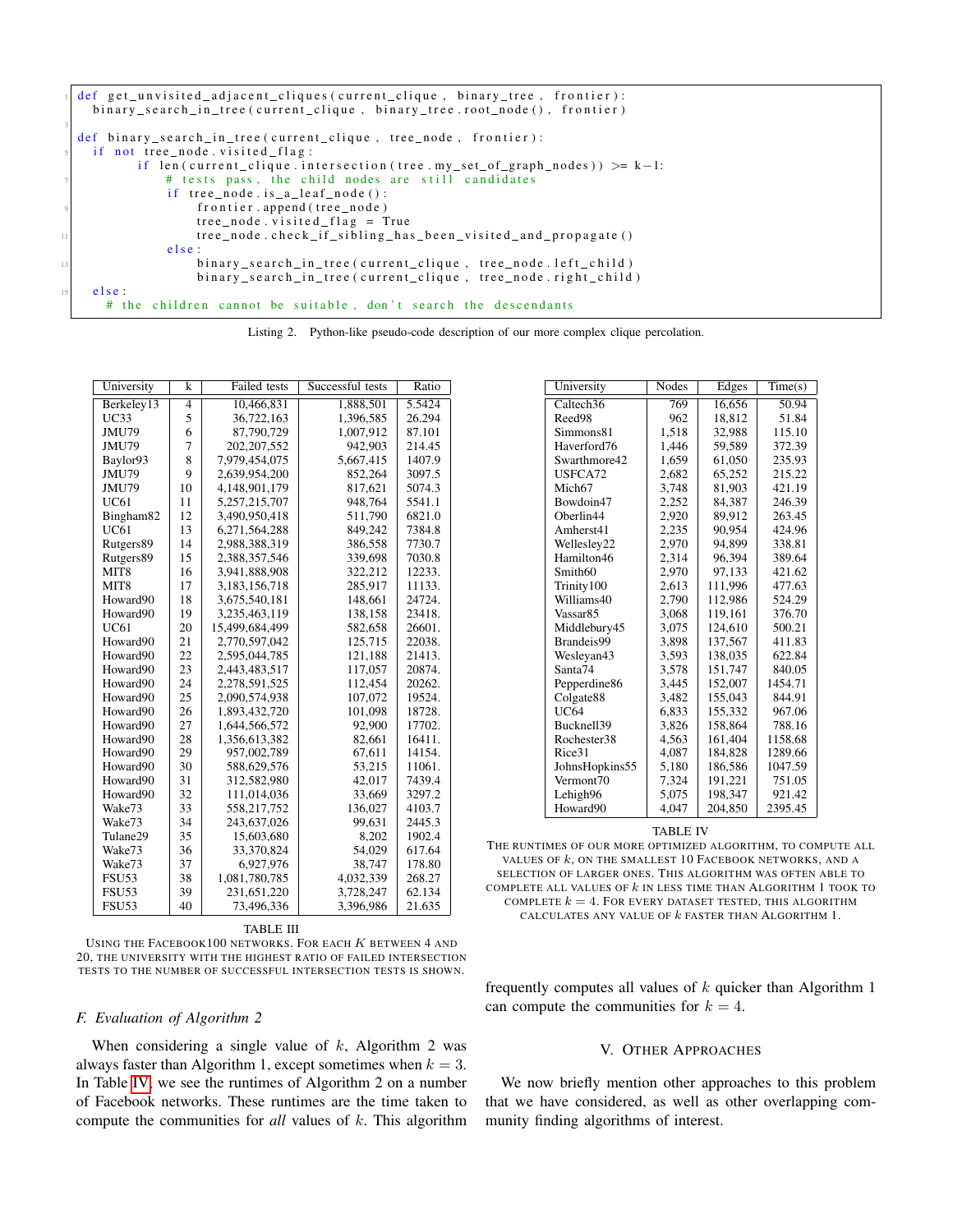## *A. Hierarchical Partitioning*

The work of Narasimhamurthy et al. [\[15\]](#page-11-14) investigates speeding up  $k$ -clique percolation by dividing the network into partitions using a graph partitioning algorithm. CFinder is then run on each partition, generating a set of  $k$ -clique communities for each partition. The union of these sets of percolated communities is reported as the set of  $k$ -clique communities. To evaluate their approach, they compare the set of communities found on the partitioned network against the communities found by running CFinder on the whole unpartitioned network.

This method fails to account for the case where  $k$ -clique communities span the border of the graph partitions. This may not be a large problem in networks where communities – even  $k$ -clique communities – do not overlap. However, as shown in our previous work [\[11\]](#page-11-10) and discussed in other work [\[10\]](#page-11-9), [\[16\]](#page-11-15), it will not be possible, on many networks, to partition the network without splitting many communities; as such, this method is an approximation technique not suitable for networks with pervasive community overlap, such as modern on-line social networks. We have tried adapt this approximate method into an exact method, inspired by kd-Trees [\[17\]](#page-11-16), where cliques that overlap partitions are explicitly handled, by pushing them up the partition hierarchy, and testing them for percolation against the cliques at the same level, or below them, in the partition tree; however, we find that this method does not work as well as the related methods described in this paper; it may be useful in other percolation contexts.

# *B. Stochastic Approximation*

As there are many more cliques than nodes, we considered whether working with a random subset of the maximal cliques would yield similar community structure, at lower computational cost than working with all maximal cliques. We investigated randomly sampling a subset of the maximal cliques, and performing percolation with this sampled subset. However, results were poor; the overlapping NMI [\[18\]](#page-11-17) of the  $k$ -clique communities found by this approach, compared with the communities found using all cliques, decreased rapidly when even a small percentage of cliques  $\langle \langle 10\% \rangle$  were randomly omitted. Perhaps a more sophisticated sampling approach will be found in future work; but simple approaches to stochastic approximation appear unsuitable for this problem.

# *C. Other structure definitions*

Many other definitions of community structure exist. While it was the goal of this work to focus on improving the performance of k-clique percolation, researchers have done work on other definitions of structure, such as K-plexes,  $K$ -cores, and  $K$ -trusses. A highly scalable  $K$ -truss implementation in particular has been provided [\[19\]](#page-11-18). Types of percolation structure which lack the properties described in Figure [3,](#page-4-1) so that sub-structures can easily be composed into higher level units discarding the sub-structure, avoid some of the computational problems of  $k$ -clique percolation. However, these structures are fundamentally different than  $k$ -clique percolation, and a discussion of them should also consider the field of community finding as a whole, which is beyond the scope of this computational work.

# *D. Other overlapping community finding methods*

We have focused on  $k$ -clique percolation in this work. However, many other modern overlapping community finding algorithms exist, many of them with good scaling properties, such as link partitioning methods [\[20\]](#page-11-19) [\[10\]](#page-11-9), relatively scalable methods which approximate statistical objectives [\[21\]](#page-11-20) [\[22\]](#page-11-21), information theoretic approaches [\[23\]](#page-11-22), methods explicitly designed to be scalable, such as label propagation [\[24\]](#page-11-23), other clique-based methods more scalable than  $k$ -clique percolation [\[25\]](#page-11-24) [\[26\]](#page-11-25) and many other methods; Xie et al. [\[27\]](#page-11-26) provide a comparative analysis.

We have not investigated these algorithms in this computational work, focusing instead on the properties of  $k$ -clique percolation; but for many application domains the structures found by these often more scalable algorithms may be more suitable than percolated *k*-cliques.

# *E. Better, as yet unknown,* k*-clique percolation methods*

In our work, we have focused on algorithms for  $k$ -clique percolation that either find all the cliques, or all the maximal cliques. We have not definitively ruled out the possibility of creating a better k-clique percolation algorithm which does not need to calculate this information, or which uses some other form of intermediate structure when percolating  $k$ -cliques, that somehow leads to more efficient clique intersection testing. This may be a potential area of future work, especially if  $k$ clique percolation were to continue to be widely used, and not be superseded by more recent overlapping community finding algorithms.

#### VI. CONCLUSION

We have examined  $k$ -clique percolation as a specific example of a computationally challenging percolation problem. We have shown that vast numbers of cliques exist in empirical social networks, and that  $k$ -clique percolation is a hard problem to implement well, due to the difficulty of producing intermediate representations of percolating structures. From the large number of overlapping cliques and maximal cliques that we observe in empirical networks, and the consequent large number of edges in the clique graphs we have constructed, we conclude that while clique graphs are an attractive conceptual tool, their utility is limited in applications of social network analysis. We have developed and thoroughly benchmarked a  $k$ -clique percolation algorithm that is conceptually simple, yet performs better than existing methods on many real world networks, especially when considering k-clique percolation with higher values of  $k$ . This method is challenged by the large numbers of cliques which share at least one node, but do not percolate. We introduce a second method which uses a more sophisticated data structure. With this method we can conduct clique percolation on larger pervasively overlapping networks than ever before. However, these methods remain fundamentally limited by the necessity of testing cliques